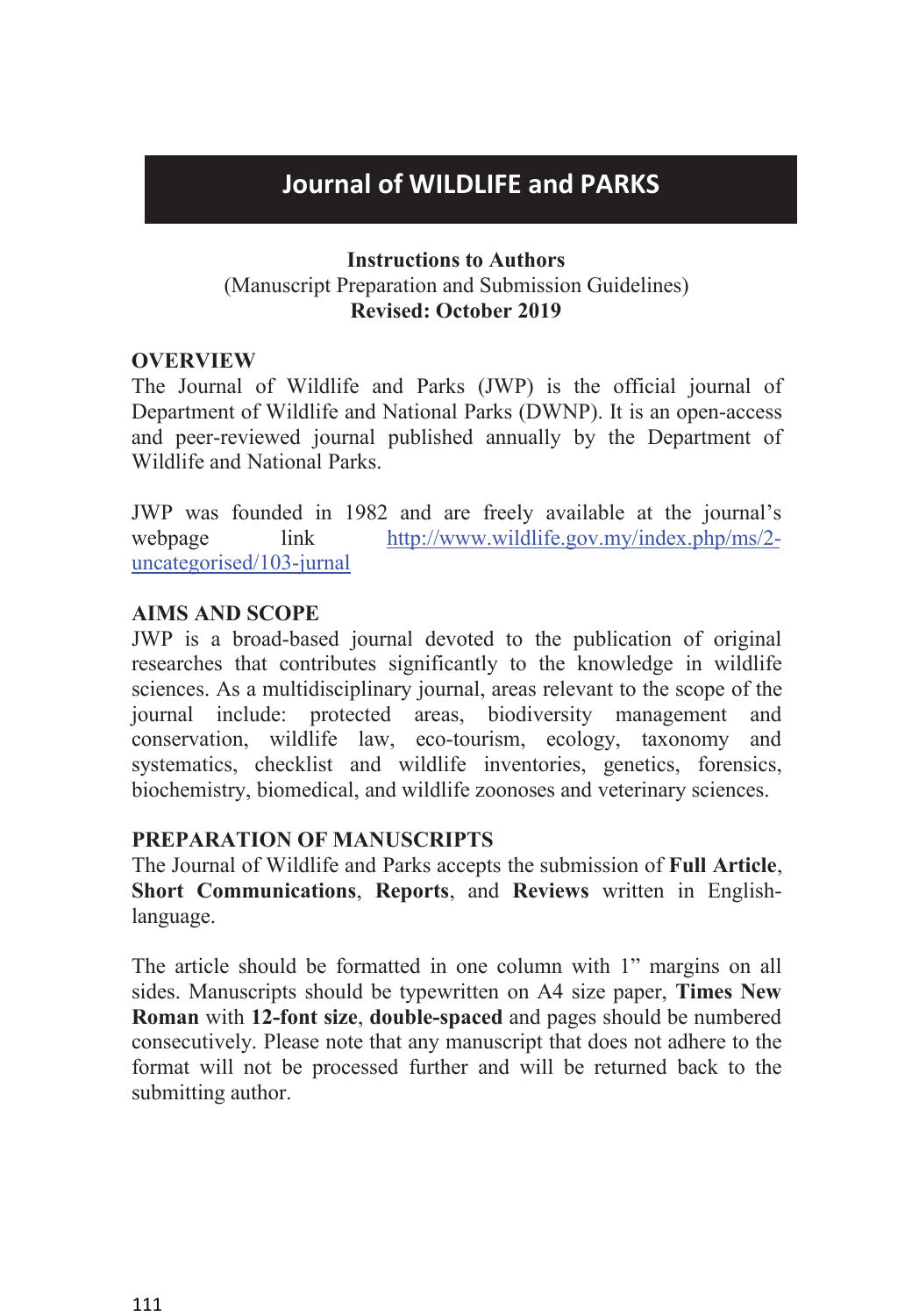*Format of Wildlife and Parks, 36 (2021): In press*<br> **Format for Full Article**<br>
In general, a full article should be organised as follow<br>
by the name of authors(s), authors affiliation(s) / addres<br>
details (email and phone **Iournal of Wildlife and Parks, 36 (2021): In press**<br> **Format for Full Article**<br>
In general, a full article should be organised as follows: **Title**, followed<br>
by the name of authors(s), authors affiliation(s) / address(es) bythe name of Wildlife and Parks, 36 (2021): In press<br> **Format for Full Article**<br>
In general, a full article should be organised as follows: **Title**, followed<br>
bythe name of authors(s), authors affiliation(s) / address(es) Journal of Wildlife and Parks, 36 (2021): In press<br> **Format for Full Article**<br>
In general, a full article should be organised as follows: **Title**, followed<br>
by the name of authors(s), authors affiliation(s) / address(es), (*Sournal of Wildlife and Parks, 36 (2021): In press*<br> **In general, a full article**<br>
In general, a full article should be organised as follows: **Title**, followed<br>
by the name of authors(s), authors affiliation(s) / address (*Journal of Wildlife and Parks, 36 (2021): In press*<br> **Format for Full Article**<br>
In general, a full article should be organised as follows: **Title**, followed<br>
by the name of authors(s), authors affiliation(s) / address(es combined. *Journal of Wildlife and Parks, 36 (2021): In press*<br> **Format for Full Article**<br>
In general, a full article should be organised as follows: Title, followed<br>
by the name of atthros(s), authors affiliation(s)/address(es), an **Format for Full Article**<br>In general, a full article should be organised as follows: **Title**, followed<br>by the name of authors(s), authors affiliation(s) / address(es), and contact<br>details (email and phone no.) of the corr **Format for Full Article**<br>*In general, a full article should be organised as follows: Title, followed*<br>by the name of authors(s), authors affiliation(s) / address(es), and contact<br>details (email and phone no.) of the corre Format for Full Article<br>should be organised as follows: Title, followed<br>hythe name of authors(s), authors affiliation(s) / address(es), and contact<br>details (email and phone no.) of the corresponding author, **Abstract**<br>(sh In general, a rull article should be organised as follows: **Inte**, followed<br>by the name of authors(s), authors affiliation(s)/address(cs), and contact<br>details (email and phone no.) of the corresponding author, **Abstract**<br>( by the name of authors(s), authors affiliation(s) / address(es),<br>details (email and phone no.) of the corresponding author<br>(should be less than 200 words), **Introduction**, **Material (Results, Discussion, Conclusion** (if ap

(should be less than 200 words), **Introduction**, **Material & Methods**,<br>**Results, Discussion, Conclusion** (if appropriate), **Acknowledgements**<br>**Acknowledgements**<br>*Ather*, **Discussion**, **Conclusion** (if appropriate), **Acknow Results, Discussion, Conclusion** (if appropriate), Acknowledgements<br>(if any), and References. The Results and Discussion section may be<br>combined.<br>Title: Running title should not exceed 60 characters, including letters and Title: Running title should not exceed 60 characters, including letters and<br>spaces. Author(s) should also provide a short title.<br>Authors: Submitted manuscript must contain names of all the authors,<br>details of the instituti Title: Running title should not exceed 60 characters, is spaces. Author(s) should also provide a short title.<br>Authors: Submitted manuscript must contain names<br>details of the institutions including address, correspor<br>and co *Full article should also provide a short title.*<br> *Authors:* Submitted manuscript must contain names of all the authors,<br>
details of the institutions including address, corresponding author's name<br>
and contact details (em *Authors*: Submitted manuscript must contain names of all the authors,<br>details of the institutions including address, corresponding author's name<br>and contact details (email address, phone, and fax number). This is very<br>imp Authors: Submitted manuscript must contain names of all the<br>details of the institutions including address, corresponding author<br>and contact details (email address, phone, and fax number). This<br>important for editorial board

five

and contact details (email address, phone, and fax number). This is very<br> *Abstract and keywords*: Abstract should follow immediately after<br>
affiliation of author(s) and not exceeding 200 words. A maximum of<br>
five<br>
(5) key mportant for editorial board.<br>
Abstract and keywords: Abstract should follow immediately after<br>
affiliation of author(s) and not exceeding 200 words. A maximum of<br>
five<br>
(5) keywords should be included below the abstract t Abstract and keywords: Abstract should follow immediately after affiliation of author(s) and not exceeding 200 words. A maximum of five<br>(5) keywords should be included below the abstract to explain the contents of the man Abstract and keywords: Abstract should follow immediately after<br>affiliation of author(s) and not exceeding 200 words. A maximum of<br>five<br>(5) keywords should be included below the abstract to explain the<br>contents of the man attiliation of author(s) and not exceeding 200 words. A maximum of<br>five<br>(5) keywords should be included below the abstract to explain the<br>contents of the manuscripts.<br>Text: Full article should comprise Introduction, Mater five<br>
(5) keywords should be included below the abstract to explain the<br>
contents of the manuscripts.<br>
Text: Full article should comprise Introduction, Materials & Methods,<br>
Results, Discussion and Conclusion (if appropria (5) keywords should be included below the abstract to explain the contents of the manuscripts.<br> *Text:* Full article should comprise Introduction, Materials & Methods, Results, Discussion and Conclusion (if appropriate). contents of the manuscripts.<br>Text: Full article should comprise Introduction, Materials & Methods,<br>Results, Discussion and Conclusion (if appropriate). The Results and<br>Discussion section may be combined.<br>References: JWP ge Text: Full article should comprise Introduction, Materials & Methods,<br>Results, Discussion and Conclusion (if appropriate). The Results and<br>Discussion section may be combined.<br> *References*: JWP general follow the APA Refer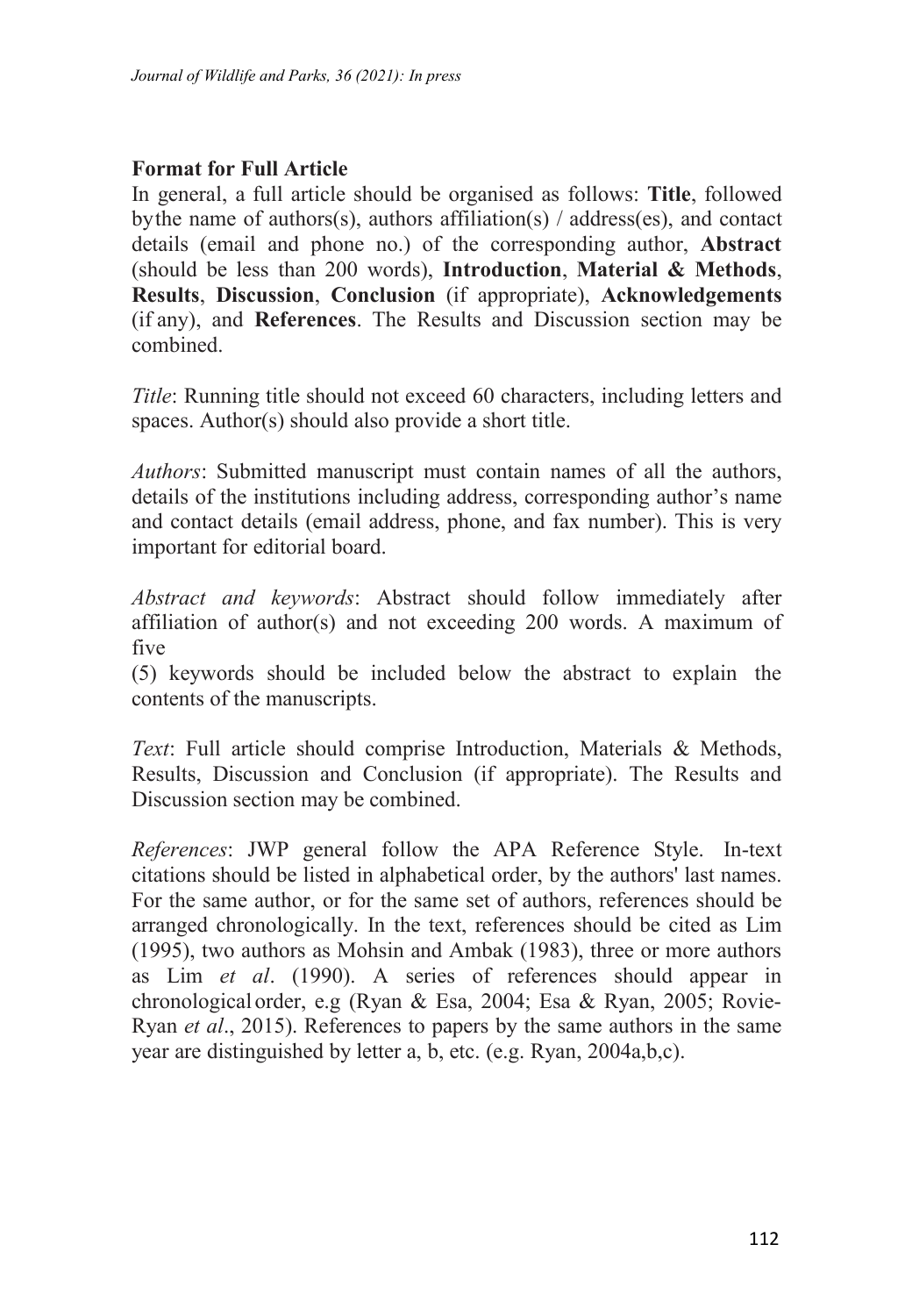a. From Journals:<br>Mokbolhassan, H.K. (2014). Managing Tase<br>Wildlife and National Parks and local commun<br>of Wildlife and National Parks, 27: 121-127. a. From Journals:<br>Mokbolhassan, H.K. (2014). Managing Tasek Bera: Department of<br>Wildlife and National Parks and local community participation. *Journal*<br>of Wildlife and National Parks, 27: 121-127.<br>Brady. S.G. Fisher. B.L. a. From Journals:<br>Mokbolhassan, H.K. (2014). Managing Tasek Bera: Department of<br>Wildlife and National Parks and local community participation. *Journal*<br>of Wildlife and National Parks, 27: 121-127.<br>Brady, S.G., Fisher, B.L *From Journals:*<br> *Mokbolhassan, H.K. (2014). Managing Tasek Bera: Department of*<br> *Wildlife and National Parks and local community participation. Journal*<br> *of Wildlife and National Parks, 27: 121-127.*<br> *Brady, S.G., Fis* 

a. From Journals:<br>Mokbolhassan, H.K. (2014). Managing Tasek Bera: Department of<br>Wildlife and National Parks and local community participation. *Journal*<br>of Wildlife and National Parks, 27: 121-127.<br>Brady, S.G., Fisher, B.L a. From Journals:<br>
Mokbolhassan, H.K. (2014). Managing Tasek Bera: Department of<br>
Wildlife and National Parks, 27: 121-127.<br>
Brady, S.G., Fisher, B.L., Schultz, T.R. & Ward, P.S. (2014). The rise or<br>
army ants and their re a. From Journals:<br>
Mokbolhassan, H.K. (2014). Managing Tasek Bera: Department of<br>
Wildlife and National Parks and local community participation. *Journal*<br>
of Wildlife and National Parks, 27: 121-127.<br>
Brady, S.G., Fisher, a. From Journals:<br>Mokbolhassan, H.K. (2014). Managing Tase<br>Wildlife and National Parks and local commun<br>of Wildlife and National Parks, 27: 121-127.<br>Brady, S.G., Fisher, B.L., Schultz, T.R. & Warc<br>army ants and their relat a. From Journals:<br>
Mokbolhassan, H.K. (2014). Managing Tasek Bera: Department of<br>
Wildlife and National Parks, **27**: 121-127.<br>
Brady, S.G., Fisher, B.L., Schultz, T.R. & Ward, P.S. (2014). The rise or<br>
army ants and their **EXECTS And The Sulary Synchety Consoling Searce:** Department of Wildlife and National Parks and local community participation. *Journal* of Wildlife and National Parks, **27**: 121-127.<br>Brady, S.G., Fisher, B.L., Schultz, T a. From Journals:<br>
Mokbolhassan, H.K. (2014). Managing Tasek Bera: I<br>
Wildlife and National Parks and local community particip<br>
of Wildlife and National Parks, 27: 121-127.<br>
Brady, S.G., Fisher, B.L., Schultz, T.R. & Ward, Mokbolhassan, H.K. (2014). Managing Tasek Bera: Department of<br>Wildlife and National Parks and local community participation. *Journal*<br>of Wildlife and National Parks, 27: 121-127.<br>Brady, S.G., Fisher, B.L., Schultz, T.R. & *monsonal Parks* and local community participation. *Journal* of *Wildlife and National Parks*, 27: 121-127.<br>
Brady, S.G., Fisher, B.L., Schultz, T.R. & Ward, P.S. (2014). The rise or<br>
army ants and their relatives: divers

Brady, S.G., Fisher, B.L., Schultz, T.R. & Ward, P.S. (<br>army ants and their relatives: diversification of spe<br>dorylinae ants. *BMC Evolutionary Biology*, 14(1): 93.<br>b. From Books:<br>Kottelat, M., Whitten, A.J., Kartokasari, Brady, S.G., Fisher, B.L., Schultz, T.K. & Ward, P.S. (2014). The rise or<br>army ants and their relatives: diversification of specialized predatory<br>dorylinae ants. *BMC Evolutionary Biology*, 14(1): 93.<br>b. From Books:<br>Kottel army ants and their relatives: diversification of specialized predatory<br>dorylinae ants. *BMC Evolutionary Biology*, **14**(1): 93.<br>b. From Books:<br>Kottelat, M., Whitten, A.J., Kartokasari, S.N. & Wirjoratmodjo, S.(1993).<br>*Fre* dorylinae ants. *BMC Evolutionary Biology*, 14(1): 93.<br>
b. From Books:<br>
Kottelat, M., Whitten, A.J., Kartokasari, S.N. & Wirjoratmodjo, S.(1993).<br> *Freshwater fishes of western Indonesia and Sulawesi*. Singapore:<br>
Berkeley

b. From Books:<br>
Kretlat, M., Whitten, A.J., Kartokasari, S.N. & Wirjoratmodjo, S.(1993).<br> *Freshwater fishes of western Indonesia and Sulawesi*. Singapore:<br> *Berkeley Book. Pte. Ltd.*<br>
Andersen, A.N. (2000). *The ants of n* Kottelat, M., Whitten, A.J., Kartokasari, S.N. & Wirjoratmodjo, S.(1993).<br>Freshwater fishes of western Indonesia and Sulawesi. Singapore:<br>Berkeley Book. Pte. Ltd.<br>Andersen, A.N. (2000). The ants of northern Australia: a gu *Freshwater Jishes of western Indonesia and Sulawesi.* Singapore:<br>Berkeley Book. Pte. Ltd.<br>Andersen, A.N. (2000). *The ants of northern Australia: a guide to the*<br>monsoonal fauna. Melbourne: CSIRO Publishing.<br>c. From Edite *forestial Horestical Asia* (2000). *The ants of northern Australia: a guide to the monsoonal fauna.* Melbourne: CSIRO Publishing.<br>
c. From Edited Books:<br>
forepien, C.A., & Kocher, T.D. (1997). Molecular and morphology in<br> Andersen, A.N. (2000). *The ants of northern Australia: a guide to the monsoonal fauna*. Melbourne: CSIRO Publishing.<br>
c. From Edited Books:<br>
Stepien, C.A. & Kocher, T.D. (1997). Molecular and morphology in<br>
studies of fis Andersen, A.N. (2000). *The ants of norther*<br>monsoonal fauna. Melbourne: CSIRO Publish<br>c. From Edited Books:<br>Stepien, C.A. & Kocher, T.D. (1997). Mo<br>studies of fish evolution. In *Molecular system*<br>& Stepien, C.A., eds.), c.From Edited Books:<br>Stepien, C.A. & Kocher, T.D. (1997). Molecu<br>studies of fish evolution. In *Molecular systematic*<br>& Stepien, C.A., eds.), pp. 1-11. San Diego, Calif<br>Malsch, A.K.F., Rosciszewski, K. & Maschwi<br>species r c. From Euted Books:<br>Stepien, C.A. & Kocher, T.D. (1997). Molecular and morphology in<br>Studies of fish evolution. In *Molecular systematics of fishes* (Kocher, T.D.<br>& Stepien, C.A., eds.), pp. 1-11. San Diego, California: A Stepien, C.A. & Kocher, T.D. (1997). Molecular and morphology in<br>studies of fish evolution. In *Molecular systematics of fishes* (Kocher, T.D.<br>& Stepien, C.A., eds.), pp. 1-11. San Diego, California: Academic Press.<br>Malsch studiesof fish evolution. In *Molecular systematics of Jishes* (Kocher, 1.D. & Stepien, C.A., eds.), pp. 1-11. San Diego, California: Academic Press.<br>Malsch, A.K.F., Rosciszewski, K. & Maschwitz, U. (2003). The ant specie Malsch, A.K.F., Rosciszewski, K. & Maschwitz, U. (2003). The ant<br>species richness and diversity of a primary lowland rain forest, the Pasoh<br>Forest Reserve, West-Malaysia. In *Pasoh: ecology of a lowland rain*<br>forest in *So* Malsch, A.K.F., Rosciszewski, K. & Maschwitz, U. (2003). The ant<br>species richness and diversity of a primary lowland rain forest, the Pasoh<br>Forest Reserve, West-Malaysia. In *Pasoh: ecology of a lowland rain*<br>forest in *So* Forest Keserve, West-Malaysia. In *Pason: ecology of a lowland rain*<br>forest in Southeast Asia (Okuda, T., Manokaran, N., Matsumoto, Y.,<br>Niiyama, K., Thomas, S.C. & Ashton, P.S., eds.), pp. 347-373. Tokyo,<br>Japan: Springer-V

forest in Southeast Asia (Okuda, 1., Manokaran, N., Matsumoto, Y., Niiyama, K., Thomas, S.C. & Ashton, P.S., eds.), pp. 347-373. Tokyo, Japan: Springer-Verlag.<br>
d. From Internet:<br>
Froese, R. & Pauly, D. (2004). FishBase. W